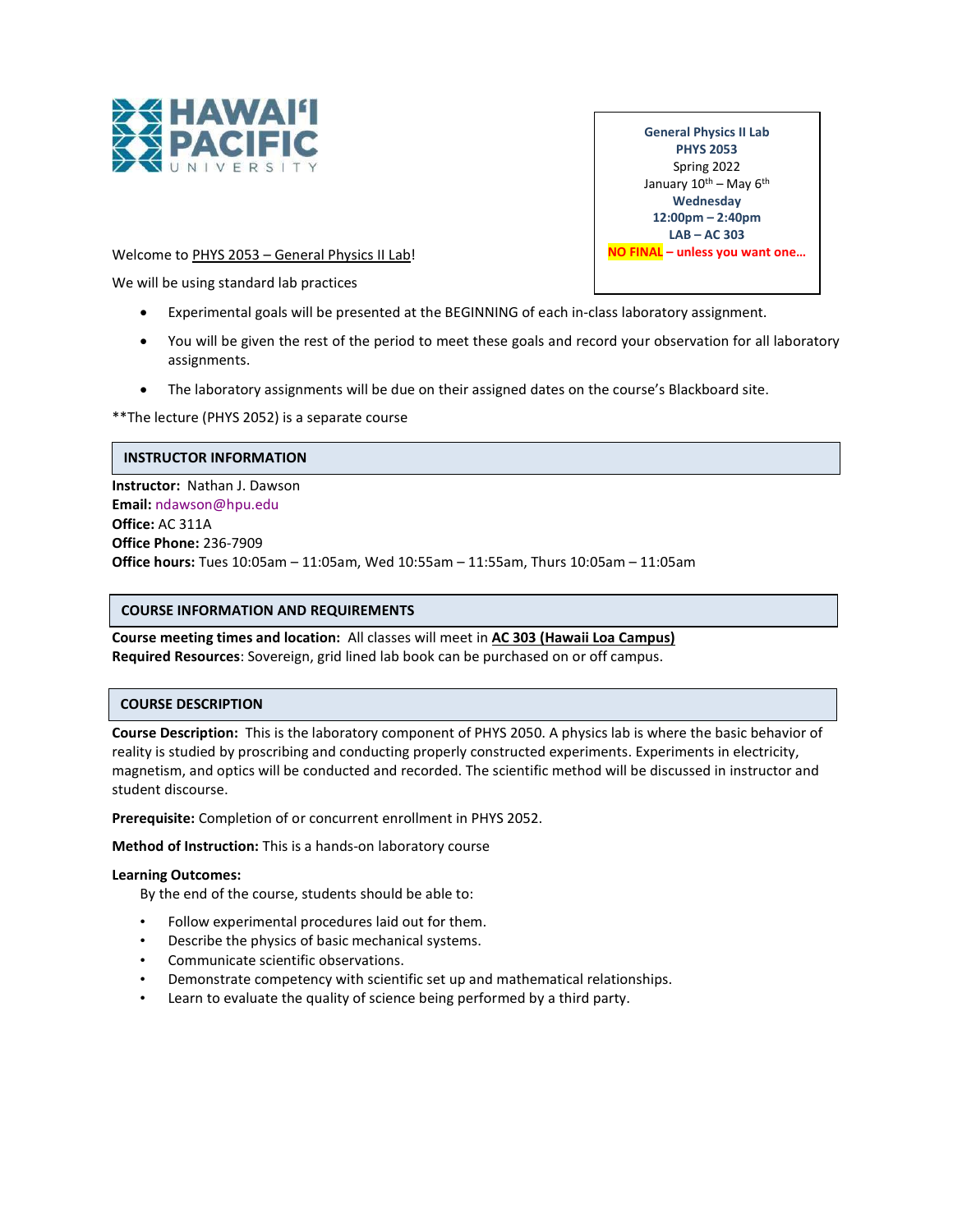# ASSESSMENT, GRADING SCHEME, and COURSE SCHEDULE

There are 12 in-person laboratory assignments and 1 simulation laboratory assignment, all related to carrying out experiments concerning the lecture material. Your grade will be based on the cumulative score of all laboratory assignments. The points assigned to each completed laboratory assignment/worksheet are provided in the schedule. There are a total of 200 points. Therefore every 1 point is equivalent to 0.5% of the final cumulative score.

### Grading scale:

| A            | $92 - 100%$ |
|--------------|-------------|
| А-           | $90 - 91%$  |
| B+           | $87 - 89%$  |
| в            | $82 - 86%$  |
| B-           | $80 - 81%$  |
| C+           | $77 - 79%$  |
| $\mathsf{C}$ | $72 - 76%$  |
| C-           | $70 - 71%$  |
| D            | $60 - 69%$  |
| F            | $0 - 59%$   |

| Course Schedule: (Student learning objectives for each chapter are assessed on the respective labs) |  |  |  |  |
|-----------------------------------------------------------------------------------------------------|--|--|--|--|
|-----------------------------------------------------------------------------------------------------|--|--|--|--|

| <b>Date</b> | <b>Topic</b>                                                               | <b>Activities &amp; Assignments</b>                       |
|-------------|----------------------------------------------------------------------------|-----------------------------------------------------------|
| 01/12       | Overview of expectations; lab format;<br>Online simulation lab assignments | [10 points] Syllabus, safety agreements (deadline 01/19)  |
| 01/19       | Conduction, induction, and the<br>Coulomb force                            | LAB 01 - Electrostatic charge                             |
| 01/26       | <b>Equipotential and E-field mapping</b>                                   | LAB 02 - Equipotential and electric field lines           |
| 02/02       | Linear circuits of resistors                                               | <b>LAB 03 - Kirchhoff's rules</b>                         |
| 02/09       | Resistor and capacitor series circuit                                      | <b>LAB 04 - Charging capacitors</b>                       |
|             | Deadline is beginning of lab 02/09                                         | [45 points] Turn in consolidated lab worksheet (1-3)      |
| 02/16       | Mapping magnetic field lines                                               | LAB 05 - Magnetic field lines                             |
| 02/23       | Time changing magnetic flux                                                | LAB $06 -$ Lenz's law                                     |
| 03/02       | Phasors and resonance of LRC circuits                                      | <b>LAB 07 - LRC circuits</b>                              |
|             | Deadline is beginning of lab 03/02                                         | [45 points] Turn in consolidated lab worksheet (4-6)      |
| 03/16       | Mutual- and self-inductance                                                | <b>LAB 08 - Transformers</b>                              |
| 03/23       | Electronic switches and amplifiers                                         | <b>LAB 09 - Transistors and amplifiers</b>                |
| 03/30       | Light reflection and refraction                                            | <b>LAB 10</b> - Snell's law and total internal reflection |
|             | Deadline is beginning of lab 03/30                                         | [45 points] Turn in consolidated lab worksheet (7-9)      |
| 04/06       | Ray optics and imaging                                                     | <b>LAB 11</b> $-$ Imaging with lenses                     |
| 04/13       | Interference and diffraction                                               | LAB 12 - Single slit and double slit experiment           |
| 04/20       | Light amplification by stimulated<br>emission of radiation                 | LAB 13 - Lasers (simulation)                              |
| 04/27       | Deadline is beginning of lab 04/27                                         | [55 points] Turn in consolidated lab worksheet (10-13)    |
|             | 04/27 is the last day to turn in late<br>laboratory assignments            |                                                           |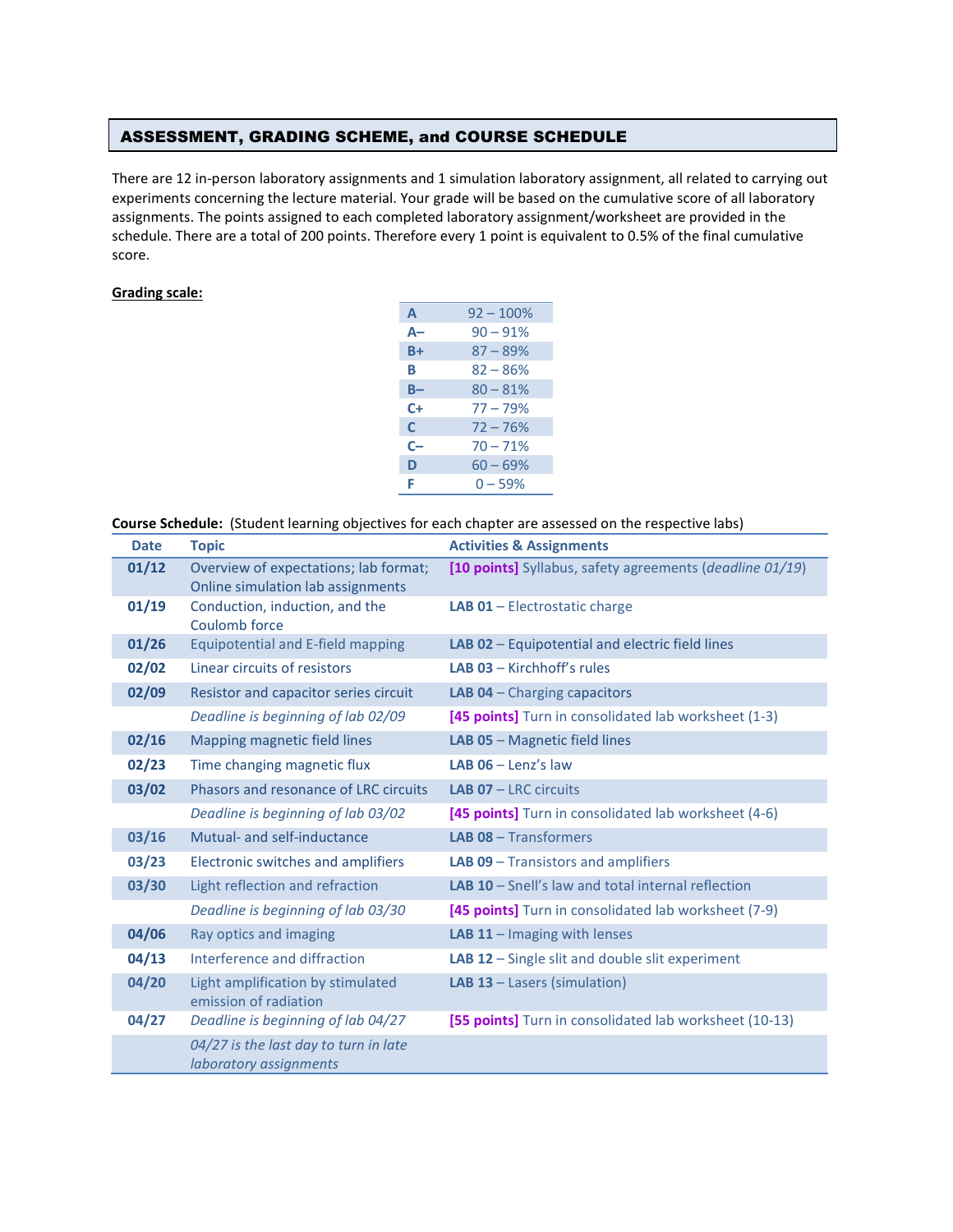## INSTRUCTOR POLICIES AND EXPECTATIONS

#### Attendance and Participation:

- One must attend to do each lab.
- Each student will keep their own lab journal (or electronic journal) containing data taken from each experiment.
- Participation will be assessed throughout the lab by interaction with the instructor. When asked: "What have you discovered?" or "What have you learned?" A response is required.

Instructor availability: I will be available in my office after each laboratory. If this is not an option, students are encouraged to visit any of the four office hours and send emails to me using ndawson@hpu.edu. I will check email at least once per day and respond as necessary within 48 hours. If you do not receive a response in this timeframe, please assume that I did not receive the email and inquire again.

Make-up Work: All absences, periods of time when a student is unable to complete course work due to a reason such as illness, military duty, or family emergency, must be coordinated with the instructor. Students should make every effort to notify the instructor **PRIOR** to the absence. But if you can't (or don't), please notify the instructor as soon as possible after the absence. This record of absences will be important if an incomplete grade and course extension are necessary due to extended absences during the course. Contact me.

Late Work: Assigned work is due as noted on the schedule. Labs will be docked 1 point for each day late.

Withdrawal: If you need to make any changes to your registration, including withdrawing from or adding courses, return to your HPU advisor for assistance.

For specific deadlines regarding dropping the course with a withdrawal "W" grade and with no GPA penalty, but possible loss of some or all of the tuition. Pay particular attention to the dates associated with withdrawing from the course. It could determine whether you get any tuition back in the event you need to drop the course.

Incomplete: Students who are unable to complete course requirements due to circumstances beyond their control (e.g. Military duty, illness, natural disaster …) can make a written application to me with documentation for an incomplete "I" grade and complete the course requirements after the end of the course.

### Extra Credit: There is no extra credit in this course.

Academic Honesty: All Students are expected to adhere to the University's policies regarding academic honesty. The policy of Hawai'i Pacific University is clear regarding academic dishonesty. Any student, who cheats on an academic exercise, lends assistance to others, or who hands in, as a completed assignment, work that is not his or her own will be penalized. The ultimate penalty is suspension from the University. The term "academic exercise" includes all forms of work submitted for points, grades, or credit.

### Academic Honesty Policy:

http://www.hpu.edu/CourseSchedules/docs/FinalExams/Spring\_2013\_INTEGRITY\_POLICY.pdf

# TECHNICAL SUPPORT AND TUTORING OPTIONS

HPU's Online Help: HPU Client Services at (808) 566-2411 or email: helpdesk@hpu.edu for technical assistance.

Bookstore: Books are available at the HPU Bookstore at the campus where this course is offered (Downtown or Hawaii Loa) and online (all campuses) at www.hpu.bncollege.com. Rentals and eBooks are available for many of the course materials. You can contact the HPU Bookstore at 808.544.0290 if you have any questions.

Accessibility Services (ADA Accommodations): Under the Rehabilitation Act of 1973 (Section 504), the Americans with Disabilities Act Amendments Act 2008 (ADAAA), and Title III (Public Accommodations) Hawaii Pacific University does not discriminate against individuals with disabilities. Any student who feels he/she may need an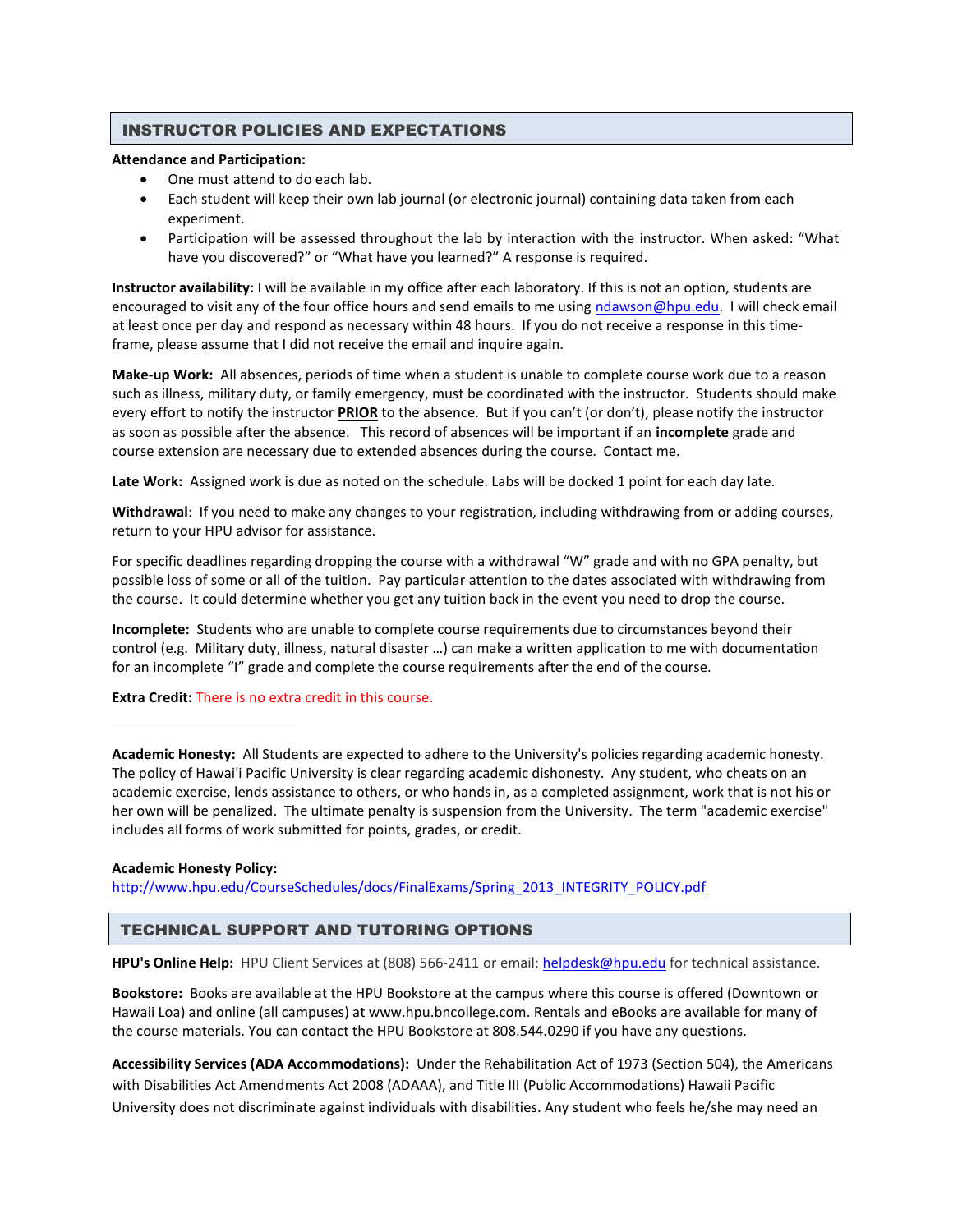accommodation based on the impact of a disability is invited to contact Accessibility Services at HPU (808-544- 1197); at access@hpu.edu, or at the LB Bldg., Suite 602, 1060 Bishop Street). This is a necessary step in order to ensure reasonable accommodations in a course. Students are not expected to disclose their specific disability to the professor; Accessibility Services will provide a letter for an instructor explaining the accommodations and NOT the nature of the disability. If you would like to discuss other concerns, such as medical emergencies or arrangements in the event of an emergency evacuation, please make an appointment to talk with the professor as soon as possible.

Counseling & Behavioral Health Services (CBHS): CBHS provides current HPU students with free and confidential psychological counseling. Sometimes the stress of school along with personal issues can be too much to handle. CBHS provides the opportunity for students to discuss any personal problems or concerns and explore solutions. Appointments can be scheduled by phone at 808-687-7076 or in person at the Downtown campus at UB 905. Office hours are Monday–Friday, 8:00 a.m. to 5:00 p.m.

Military Veteran Center (MVC): MVC has one full time mental health provider from the Veterans Administration who offers confidential psychological counseling to military veterans. Sometimes, the transition from military to civilian life, managing school, and other personal issues can be challenging. MVC has an onsite provider at the downtown campus and appointments can be scheduled by phone at 808-763-7470. Office hours are Monday– Thursday, 8:00 a.m. to 5:00 p.m.

Title IX - Sexual Discrimination and Sexual Misconduct Policy: HPU is committed to providing an educational environment free from sexual discrimination. Students, faculty, and staff must report violations of sexual harassment, sexual assaults, stalking, domestic violence, dating violence, and retaliation to trigger corrective and preventative actions as well as victim support services. Victim support services include assistance with filing police reports, referrals to counseling and medical providers, assignment of a victim advocate, and assistance with academic accommodations. Faculty and students who become aware of such violations should contact the Title IX Coordinator (808-687-7014) or file an anonymous report using the Compliance Hotline (877-270-5054 or www.tnwinc.com/hpu). More details can be found at www.hpu.edu/studenthandbook.

Security & Safety: Help keep our campus safe and secure. For emergency situations, call 911; for nonemergencies, contact HPU security (808-544-1400). Timely reports of observations to security and the police can go a long way in preventing future crimes. Also, HPU security provides transportation or a walking escort at the Hawaii Loa campus, and a walking escort on the Downtown campus for anyone walking alone on foot to any university parking lot, facility or city bus stop. Call 808-236-3515 (Hawaii Loa) and 808-544-1400 (Downtown)—a security officer will be sent to your location. At military base locations, call Base Security at 808-474-2222. To receive critical information via text messaging, update your mobile number with Rave Alert (http://phone.hpu.edu), HPU's emergency text program. Go to https://www.hpu.edu/security/index.html for more about campus security and emergency preparedness.

Vaccination Policy and COVID-19: All instructors teaching in person, and students participating in labs and boat activities must be vaccinated for COVID-19. Approved medical or religious exemptions must be on file with HR. Freshmen that are in the process of becoming vaccinated must present negative COVID test taken within 48 hours of lab start time. Testing locations are HLC AC front lanai, and Downtown at ATM.

Daily Health Screening Protocols: Students, faculty and staff must pass daily screenings in order to earn the "Green Check" that must be shown upon entry to labs, classrooms, or the shuttle van to the boat. Screens include 1) Daily Health Questionnaire (HPU App or website), 2) Daily temperature check (upon arrival to campus), and 3) your vaccine or COVID test status must be uploaded by an authorized representative.